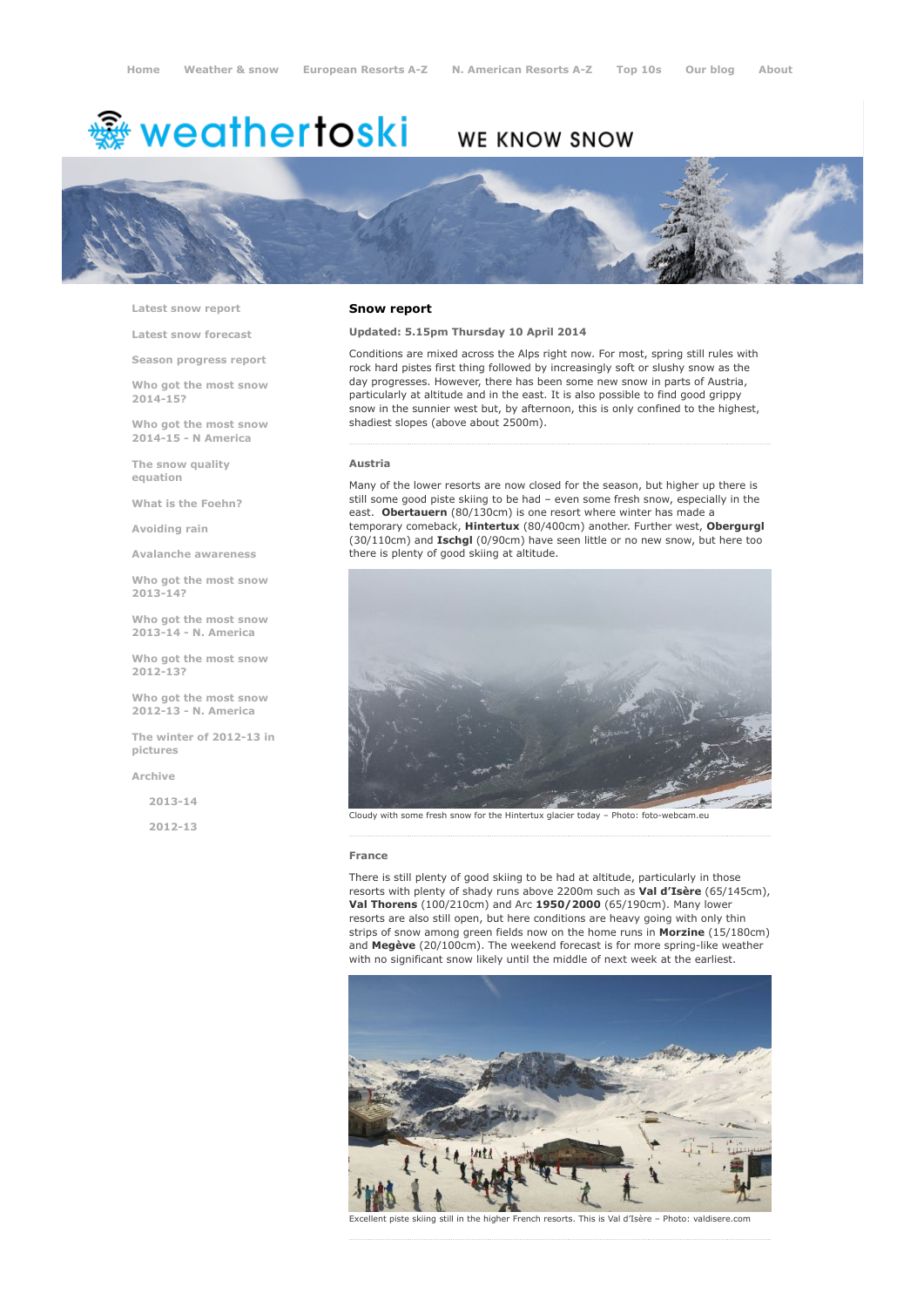

# Contact us...

Got a burning question about weather or snow conditions in the Alps? [Contact](http://www.weathertoski.co.uk/about-1/contact-us/) us and we'll do our best to answer it...

## E: [info@weathertoski.co.uk](mailto:fraser@weathertoski.co.uk)

T: +44 (0)20 3151 3154

# Italy

Snow cover is still generally good thanks to the bumper falls earlier in the season. However, as with elsewhere in the Alps, you need to aim high for the best (grippiest) snow. Cervinia (40/300cm) is as good as anywhere right now, especially up on the glacier. The **Monterosa** region (40/200cm) is also skiing well, especially if you can stay above the mid-stations. However, resorts more exposed to the sun such as **Courmayeur** (50/175cm) are suffering more (despite almost complete cover) especially in the afternoons. The spring weather is expected to continue over the weekend.



rules in the Italian Monterosa region, but there is still plenty of snow monterosaski.it

#### Switzerland

Some low resorts such as Wengen (0/90cm) are now looking decidedly threadbare, but there is plenty of good skiing to be had at altitude, particularly in the south. Zermatt (10/190cm) and Saas-Fee (50/335cm) continue to be among the best bets (as they have been all season), but Verbier (15/165cm) and Engelberg (0/340cm) are two other options where, high up at least, the season is still going strong.



Spring is in control lower down in Zermatt, but higher up there is still plenty of snow – Photo: apartment-zermatt.ch

#### Rest of Europe

Spring skiing rules in the Pyrenees, though depths are still excellent for the time of year with 100/200cm in Pas de La Casa (Andorra) and 115/305cm in Baqueira Beret (Spain).

Bulgarian resorts are on their last legs after a disappointing season. Pamporovo has 30/50cm of settled snow depending on altitude. Better news in Scandinavia where nearly all major resorts are still open. The most impressive depths remain in Norway, despite no new recent snow. Hemsedal has 160/180cm, and Geilo has 90/105cm.